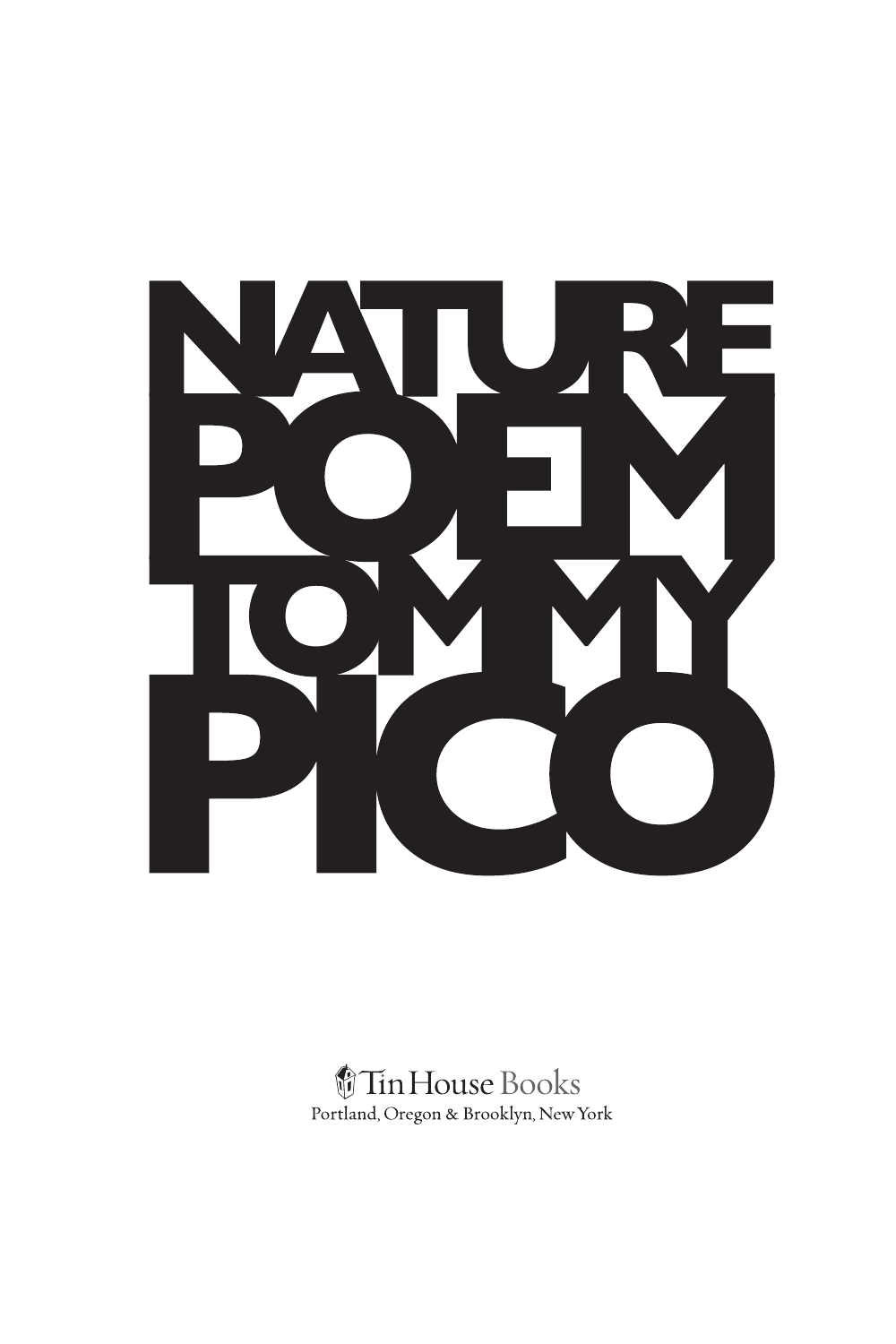Copyright © 2017 Tommy Pico

All rights reserved. No part of this book may be used or reproduced in any manner whatsoever without written permission from the publisher except in the case of brief quotations embodied in critical articles or reviews. For information, contact Tin House Books, 2617 NW Thurman St., Portland, OR 97210.

Published by Tin House Books, Portland, Oregon, and Brooklyn, New York

Distributed by W. W. Norton & Company

Library of Congress Cataloging-in-Publication Data

Names: Pico, Tommy, author. Title: Nature poem / by Tommy Pico. Description: First U.S. edition. | Portland, Oregon : Tin House Books, 2017. Identifiers: LCCN 2016056390 (print) | LCCN 2017010729 (ebook) | ISBN 9781941040638 (softcover : acid-free paper) | ISBN 9781941040645 Classification: LCC PS3616.I288 A6 2017 (print) | LCC PS3616.I288 (ebook) | DDC 811/.6—dc23 LC record available at https://lccn.loc.gov/2016056390

First U.S. Edition 2017 Printed in the USA Interior design by Jakob Vala

www.tinhouse.com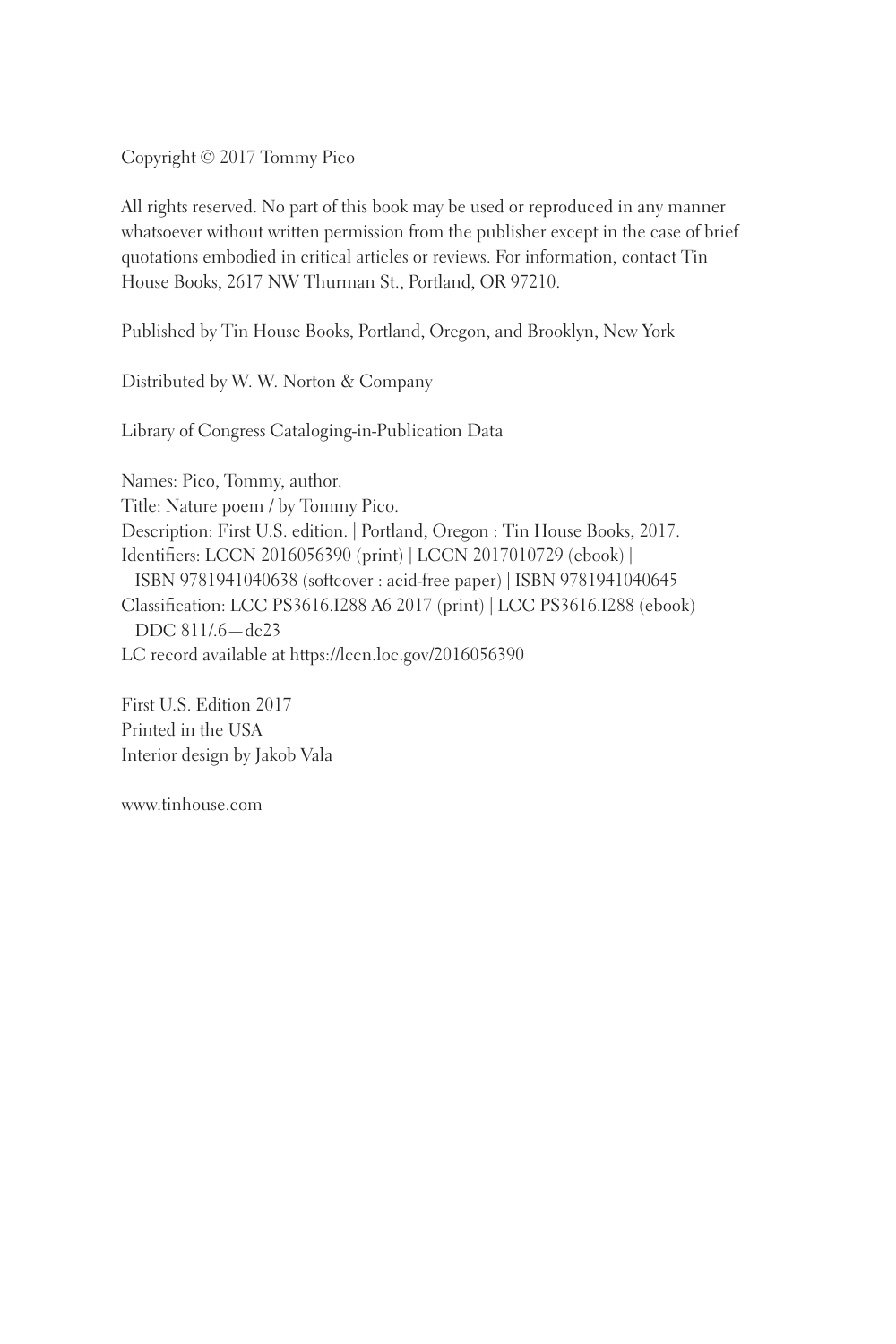The stars are dying

like always, and far away, like what you see looking up is a death knell from light, right? Light

years. But also close, like the sea stars on the Pacific coast. Their little arms lesion and knot and pull away

the insides spill into the ocean. Massive deaths. When I try to sleep I think about orange cliffs, bare of orange stars. Knotted, glut. Waves are clear. Anemones n shit. Sand crabs n shit. Fleas. There are seagulls overhead. Ugh I swore to myself I would never write a nature poem.

The sand is fine. They say it's not Fukushima. I feel fine, in the sense that I feel very thin—I been doin Tracy Anderson DVD workouts on YouTube, keeping my arms fit and strong. She says *reach, like you are being pulled apart*

I can't not spill. Sometimes it, sometimes . . . what you see is what you glut. There are sometimes insides.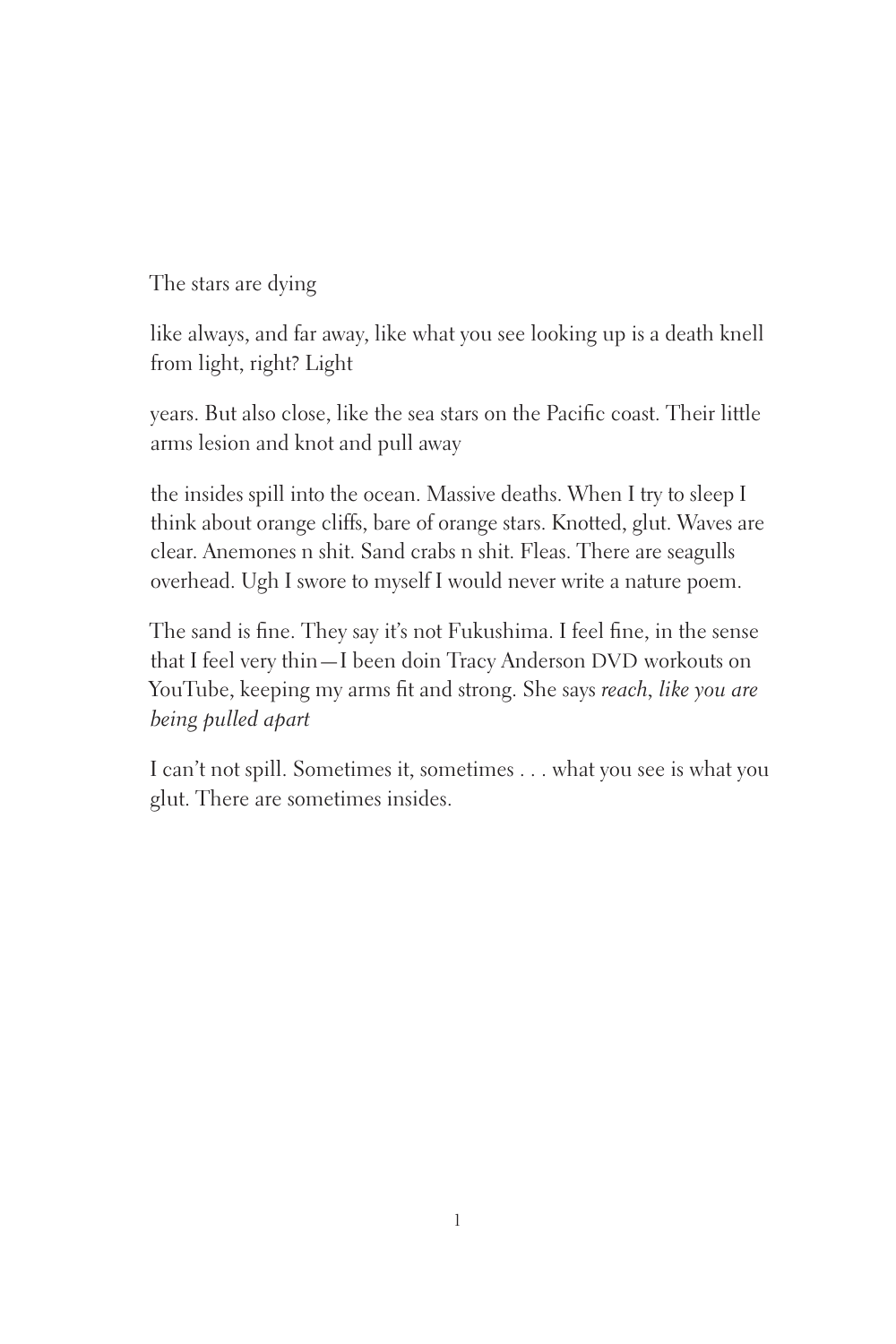I can't write a nature poem bc it's fodder for the noble savage narrative. I wd slap a tree across the face, I say to my audience.

Let's say I'm at a pizza parlor Let's say I'm having a slice at the bar this man walks in to pick up his to-go order Let's say his order isn't ready yet and he's chatty Let's say I'm in Portland bc ppl don't tawlk to me in NYC Let's say he's like, *meatballs are for the baby, pizza's for the little man, Caesar salad's for the wife and the beer* he points to the beer and then thumbs at himself, *the beer's for me*.

He has one of those cracked skin summer smiles

He keeps talking like I want to hear him Like he's so comfortable Like everybody owes him attention

I'm a weirdo NDN faggot

He puts his hands on the ribs of my chair asks do I want to go into the bathroom with him

Let's say it doesn't turn me on at all

Let's say I literally hate all men bc literally men are animals—

This is a kind of nature I would write a poem about.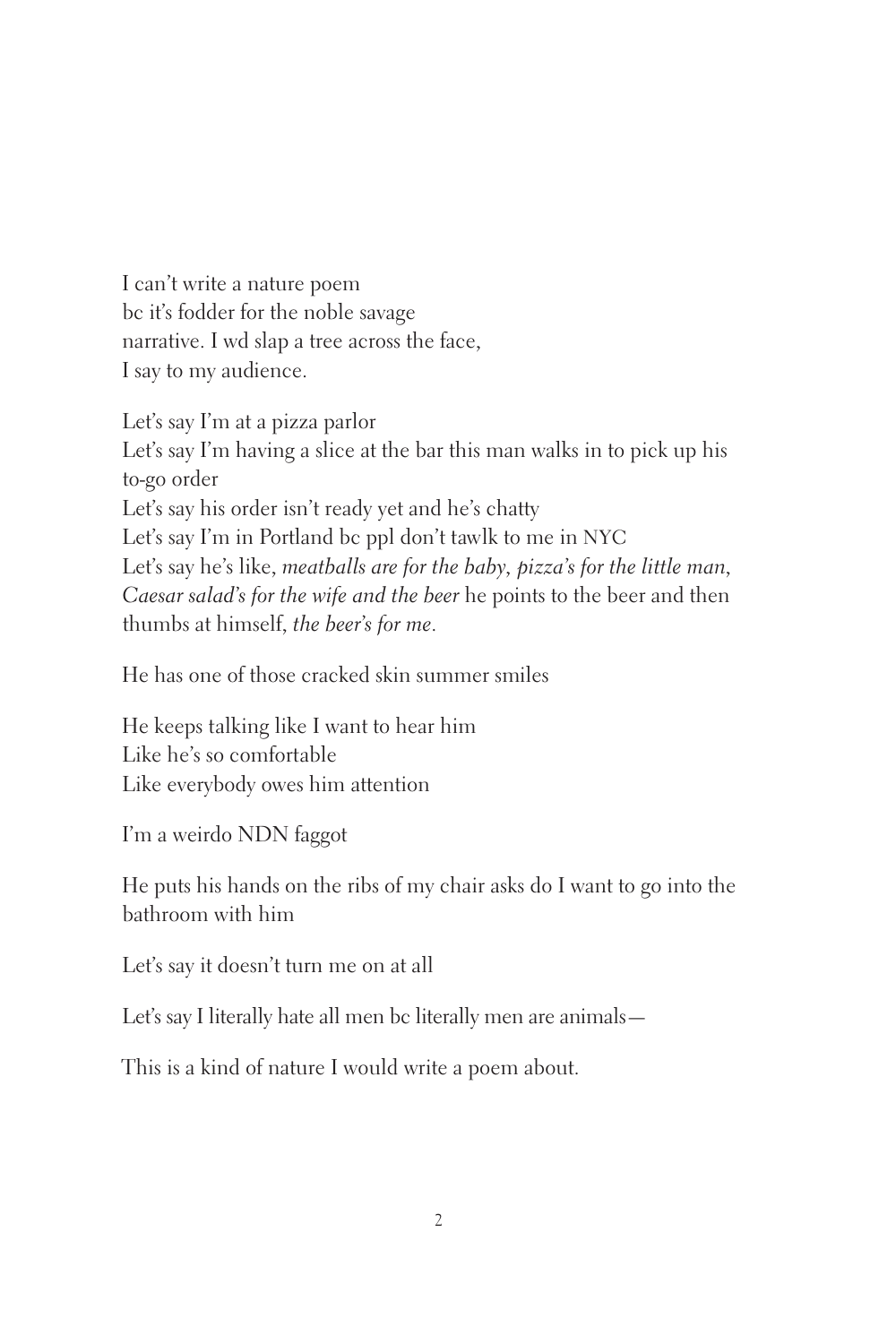I don't like boys, men, or guys.

Don't like how they kick it on couches, laid back, calves cocked

the neck muscles thrust up.

Don't like their dumb biceps bouncing the thunderclap laugh choosing trucks over pink!? The musk the swoony wake, the misc bulges, stupid weight training *Spot me bro*—

I was like *pfffft*, I says *yr kind of hard to miss?*

What they say to anyone ever in history, or in the locker room when they think no one is listening in a tight towel. Or everyday when they expect attention, ppl wide-eyed ears like satellites the words (apparently) torch torchin to truth.

Don't like them tweeting, texting, um *peeling rubber wetsuits off in the parking lot*

sweatpants no discernible underwear lookin like *whatever*

Or! When they slick back swab the deck pocket square shoulders—

The wave, the fade, the bang bangs.

Men dancing is fine tho. Or like maybe men in socks? I dunno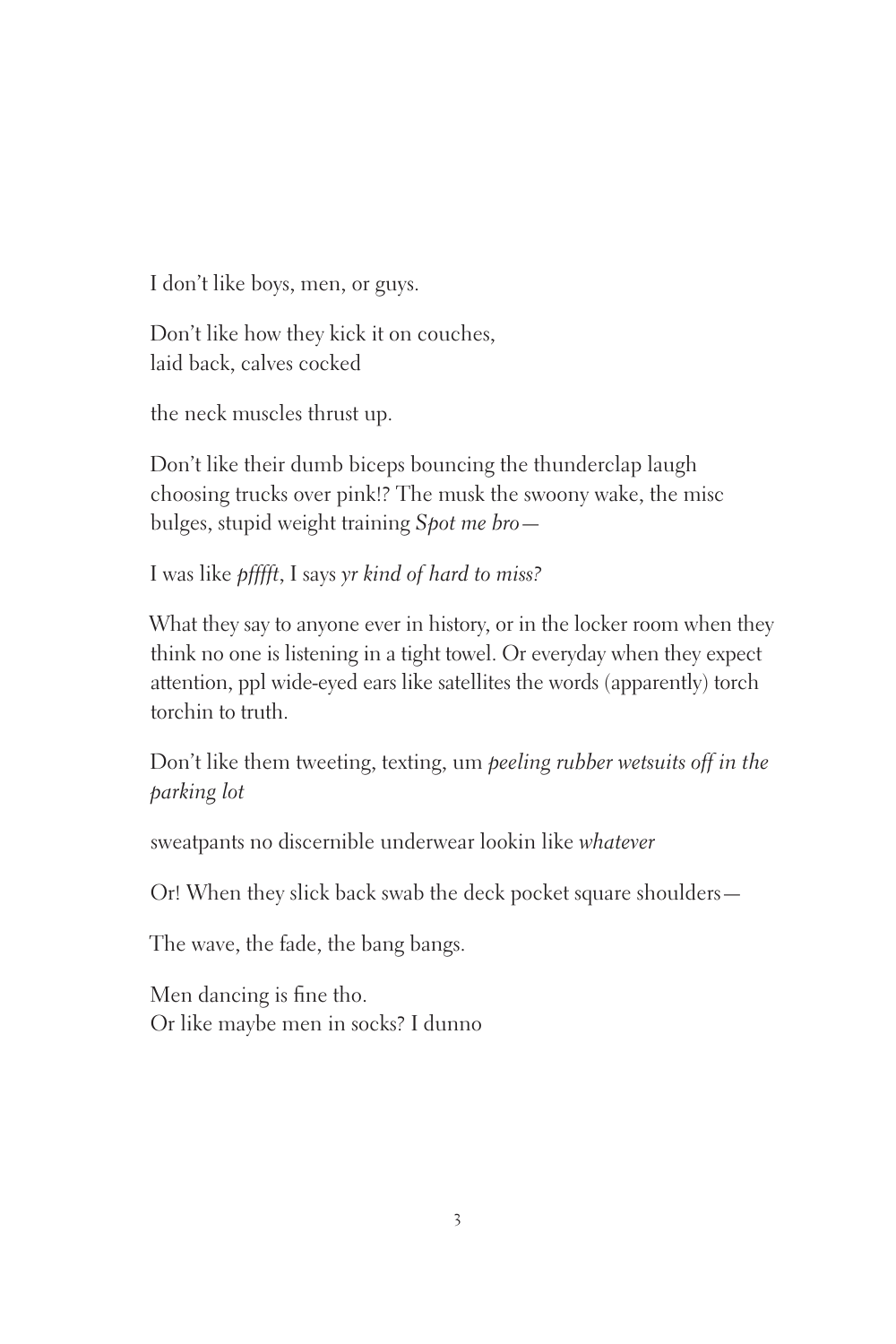I can't write a nature poem bc I only fuck with the city and my dentist is the only man who'll stick his meaty fingers in my mouth rn. The office of my hummingbird heart rattles the sparkling office.

*It's okay*, he says. *It's kind of . . . You'll hear when I clap my hands, but you won't really care*.

Sooooo it's like gas-induced sociopathy?

Crickets.

He twists the knob

feeling bobs the biochemical

delta—care rolls out to sea. Cut off the head?

and a body can jerk for minutes afterward. Is life more than a byproduct of nerves

crunch crunch heave have you ever eaten

rattlesnake? Not to be cliché, but it tastes like chicken. Everything tastes like chicken, but then again I have shockingly little taste.

It's hard feeling like a carcass bc u literally can't *feel* like a carcass. You feel around instead.

I come around slowly, oxygen fuzzy dead bone spittle—a hole in my head.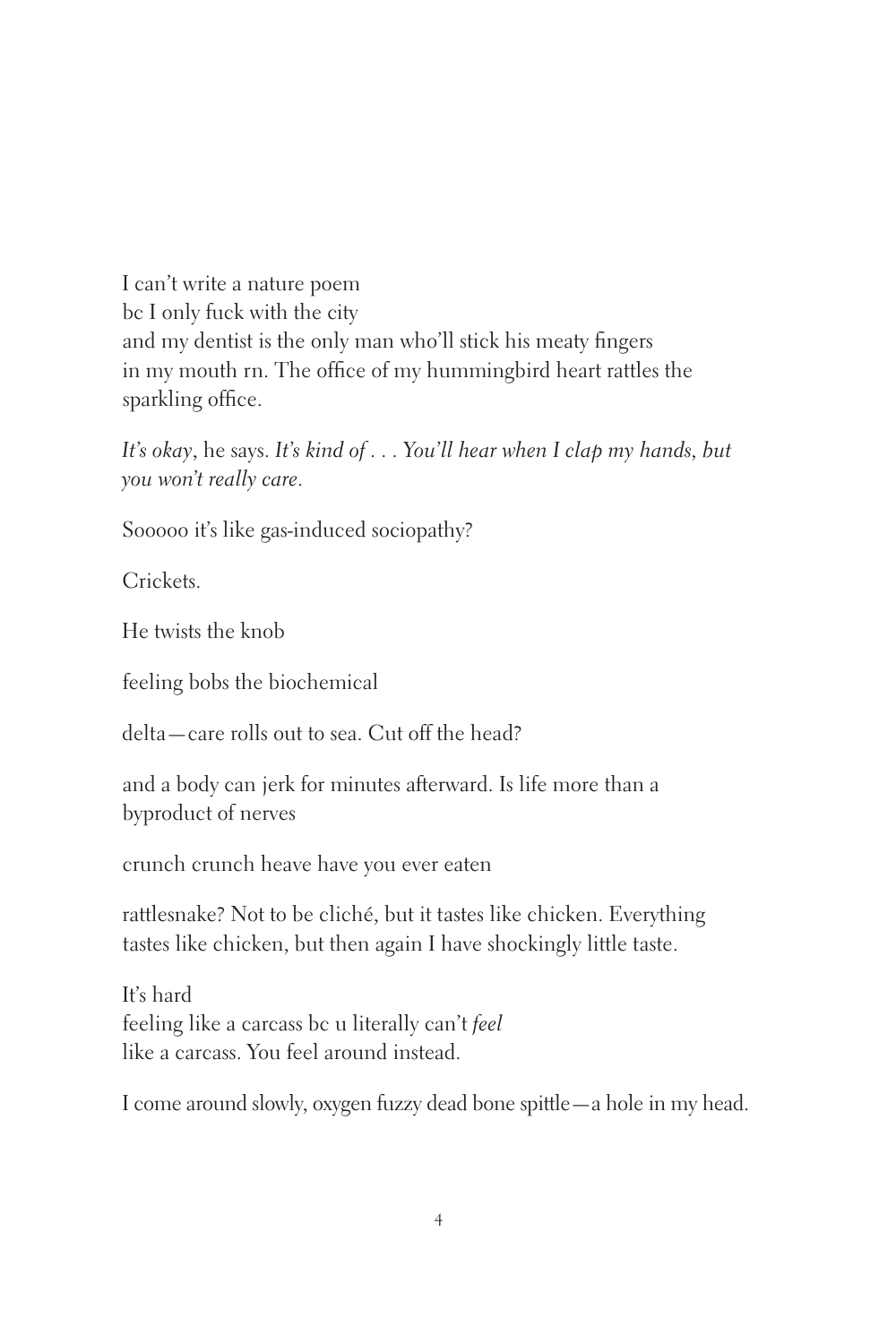Winter is a death threat from nature, and I don't respond well to predation—

it's not like summer, death in the form of barking men

takin issue w/the short shorts and the preen and the queenly holding hands

god forbid u step into the gnashing cold for a fizzy water and grapes, forget yr keys, the cell battery

dies n yr roommates out of town with their holiday families

plus mittens are dumb af

AND it's easy to fantasize abt snow when yr raised on the cusp of a desert—

Kumeyaay ppl aren't built for winter like metaphor—I mean metabolically and it happens, get this, it happens every. damn. year.

There's no exposure in Southern California, no clanging heat in San Diego. in LA? The snow comes in a can.

Cold was a curiosity, like rain. A ghost. No. A reanimation, a flourish of calendar art and novels with families in living rooms, huddled in a blizzard's fist.

We used the fireplace

for its smoky tang. When rains came from the eyelids of the sky, I cd feel the land licking the roof of its mouth. Hella satisfied.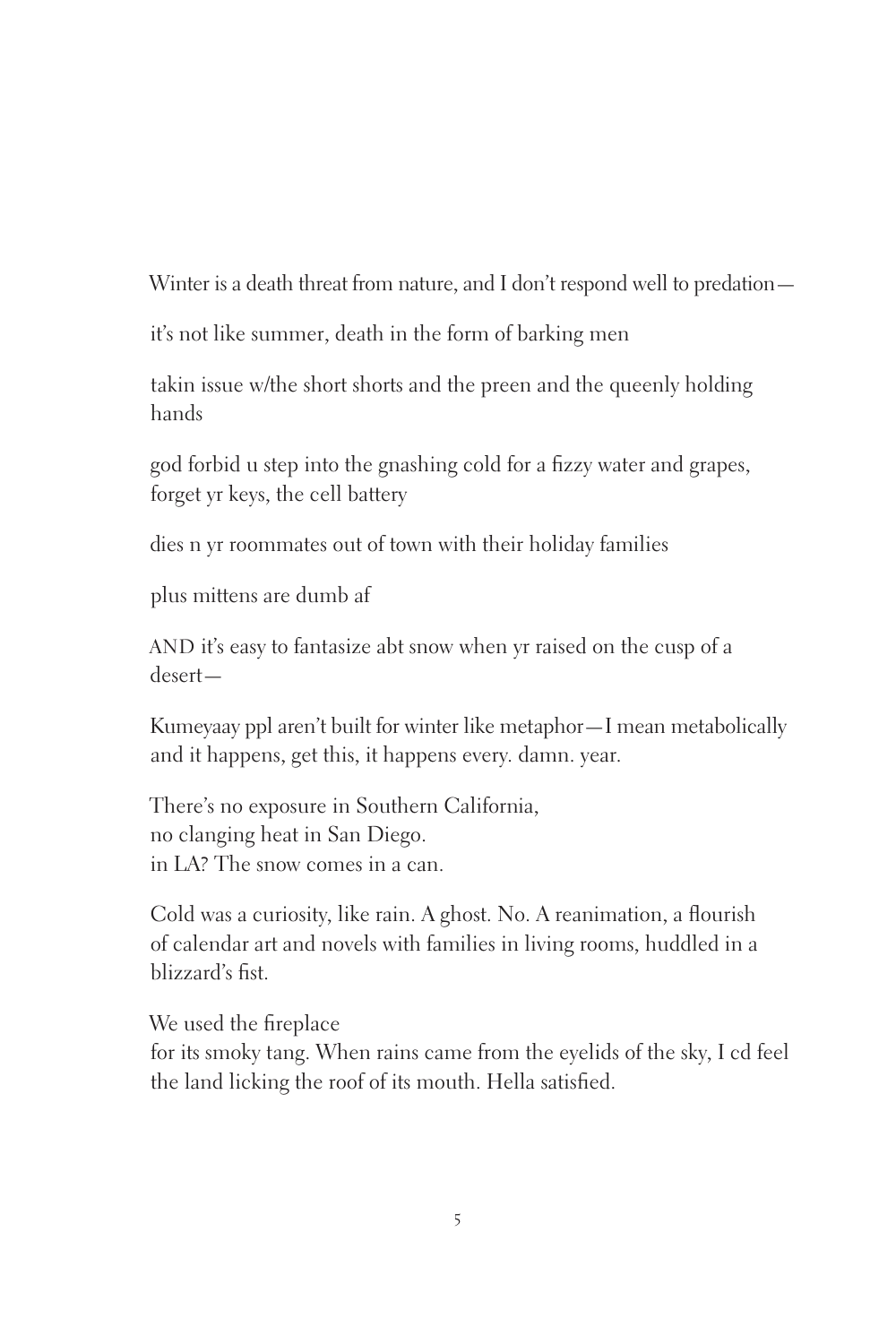Men smack

the monoliths in Mosul back to stone and dust. I'm devastated in the midst of Vicodin *Thank god for colonialist plundering, right? At least some of these artifacts remain intact behind glass*, says History

Kumeyaay burial urns dug from context, their ashes dumped and placed on display at the Museum of Man. Casket art, mantelpieces in SoCal social well-to-do living rooms

*A warden is seldom welcomed*, I say.

*Lives flicker*, says History

*I, too, wd like a monument*, says Ego.

I'm abt to get fucked by Don Draper on a rooftop but stinging smoke wraps us like thick blankets I wake up like *fuck did I have a cigarette last night*, no dry sockets plz but it's just my neighborhood on fire—I

rush outside the billow yanks across the sky and into Queens. It's an archive burning, a record storage building near the water. Singed bits of text rain onto the concrete, streets swallowed in fragments like a Sappho

How do statues become more galvanizing than refugees is not something I wd include in a nature poem.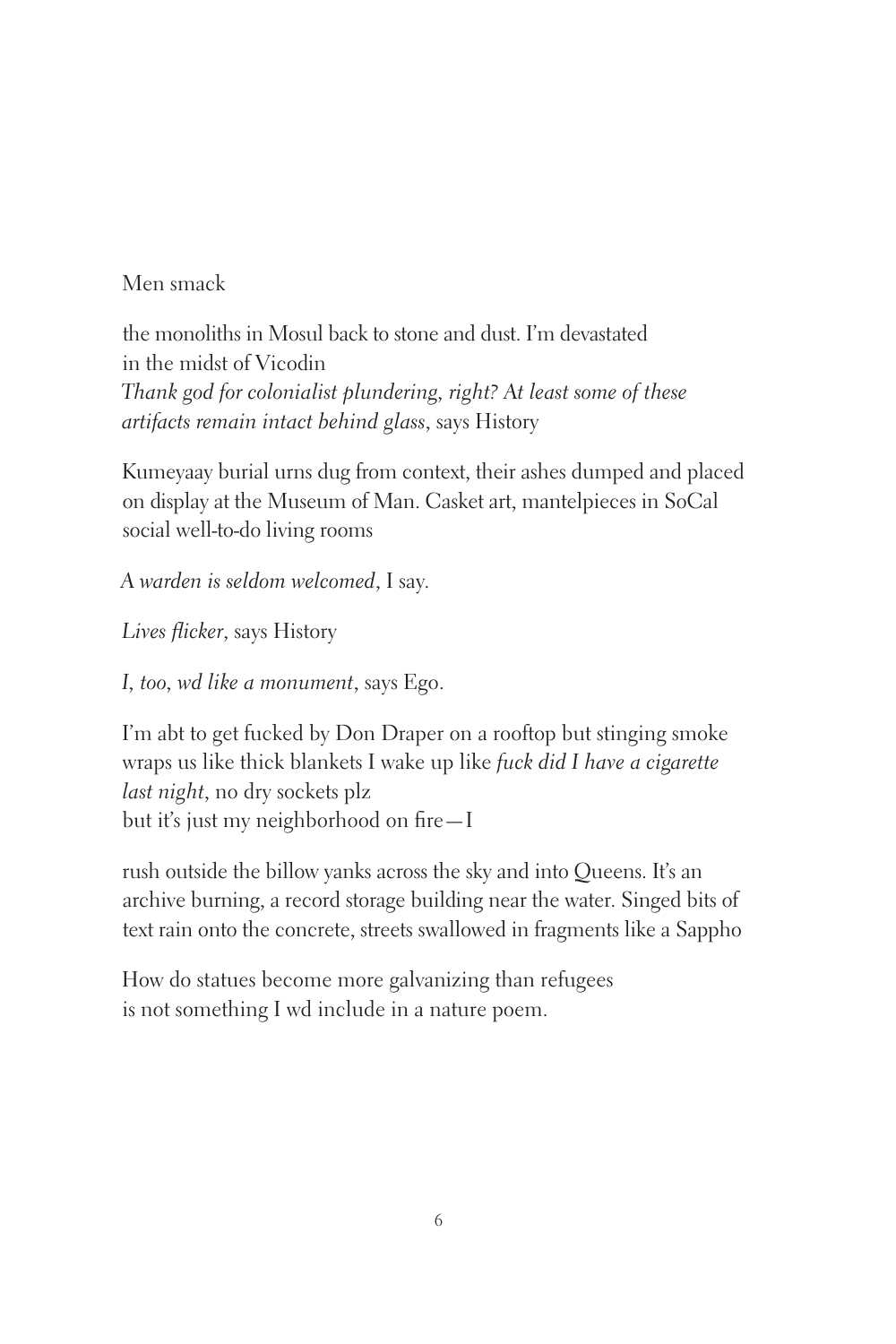Captive and being returned to the wild captive breeding and release program

Marius the giraffe put down by his handlers at Copenhagen Zoo, dissected in front of patrons and fed to the lions

literally fed to the lions

in 2014

child slaves sleeping on fishing nets in Somalia, in Bangkok

OkCupid asks what's worse—a starving child or a starving dog, and I'm like *is this a fucking joke?*

Dragonflies experience a kind of quantum time, see a much richer spectrum of colors like a range of snowcapped mountains on molly and mushrooms and sherbet watercolors

and I'm supposed to believe *we're* such miracles?

Ray Rice punches his girlfriend unconscious on camera and drags her out of the elevator, and I'm supposed to give a fuck about pesticides?

That's not a kind of nature I would write a poem about.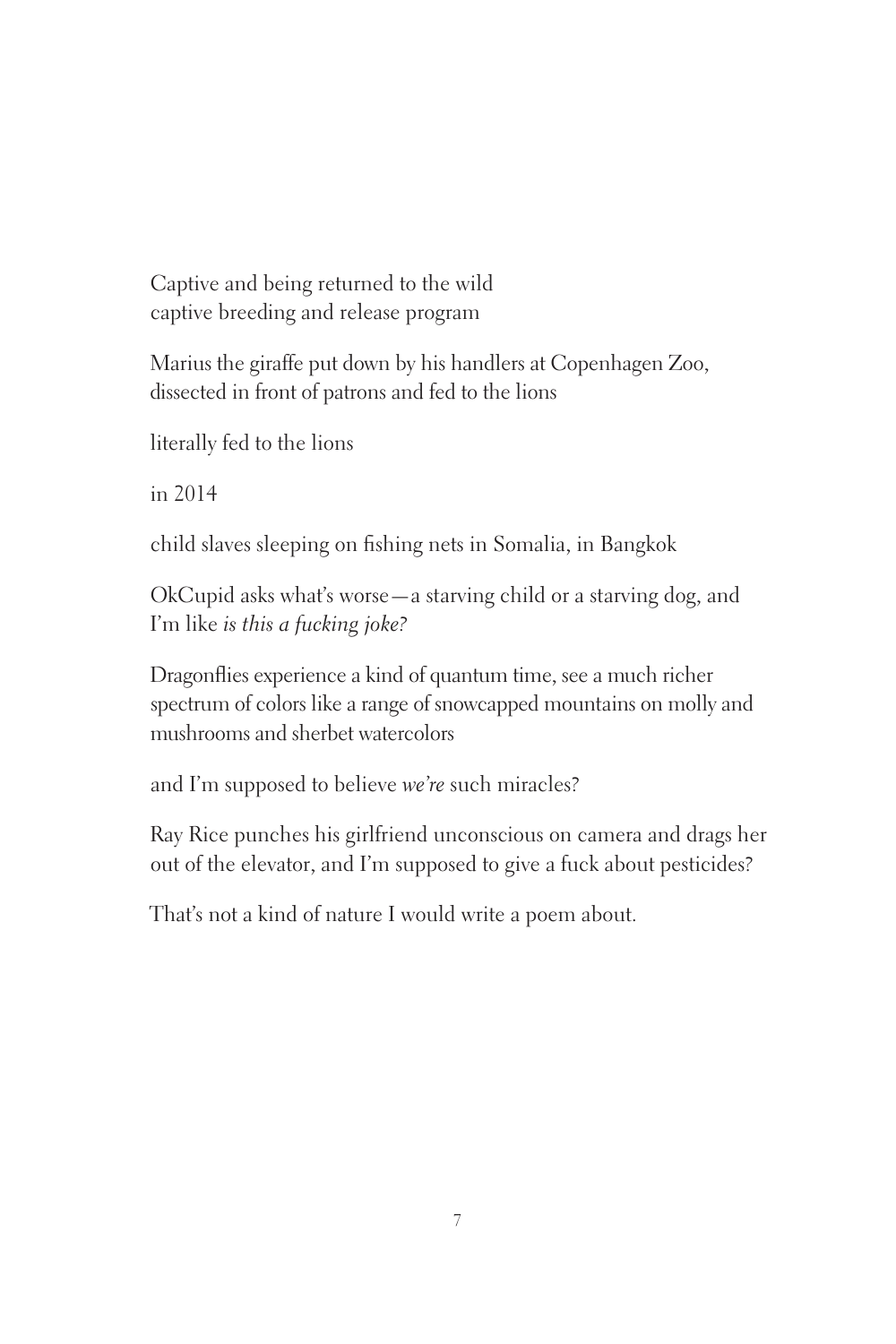Janjaweed, the Lord's Resistance Army, Al-Shabaab, Boko Haram, Oscar Pistorius, the Tea Party, Andrew Jackson, the Niña the Pinta and the Santa Maria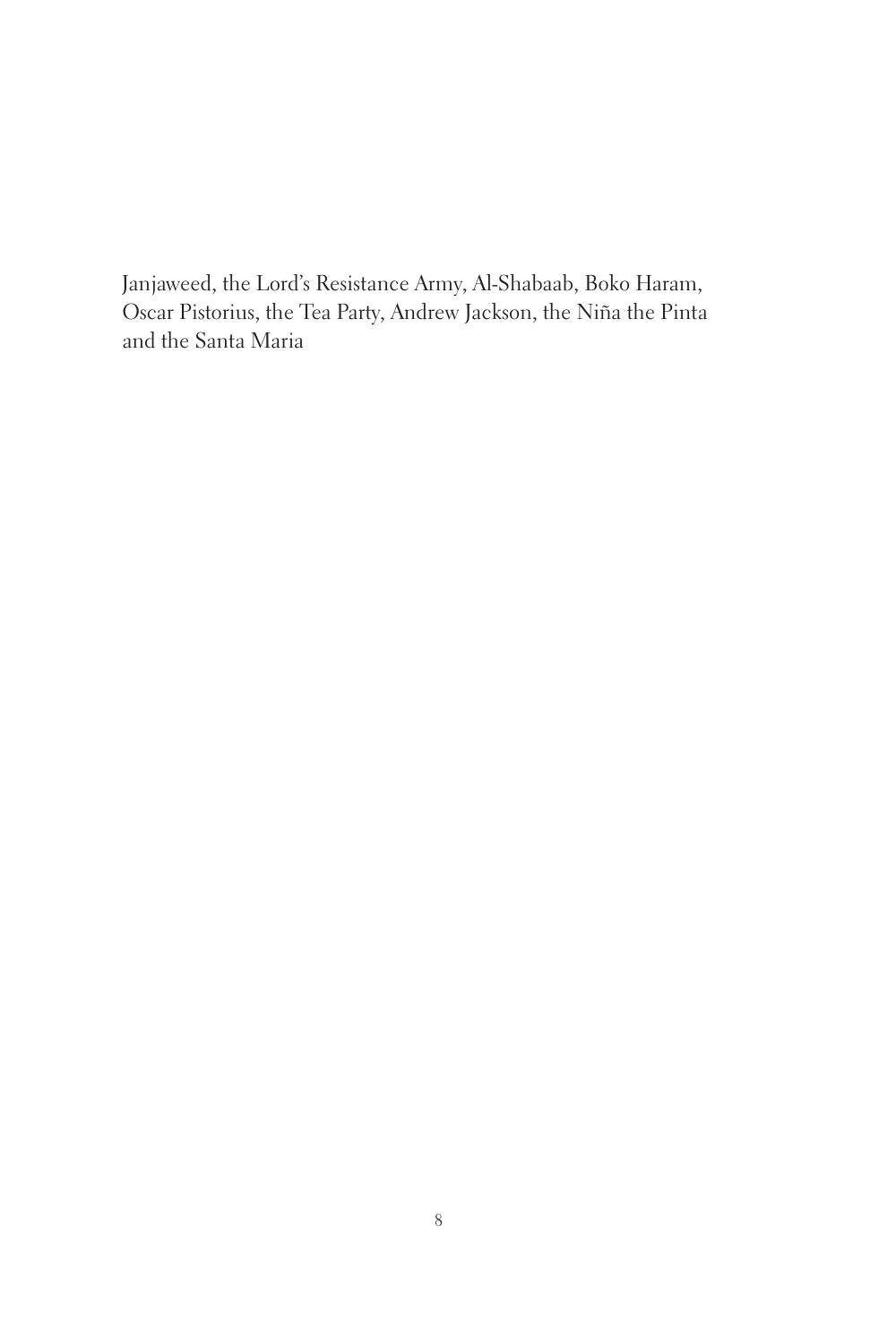*WHAT'S YR NATIONALITY!?!?* This guy shouts at me during drag queen karaoke at this gay bar two stops down the line.

In order to talk about a hurricane, you first have to talk about a preexisting disturbance over the ocean, so you have to talk about mean ocean temperature, so you have to talk about human industry and sun rays, so you have to talk about helium, so did you know helium was named for the sun god Helios and was defined by a gap in the solar spectrum so literally not itself but what surrounded it, so of course we have to talk about the solar system, the Milky Way, the networks of universe and the Big Bang.

How far back do you have to go to answer any question about race?

*UM, AMERICAN?* I say

or

*KUMEYAAY*. I say *I'M FROM THE KUMEYAAY NATION*,

which are both technically true, but I know that when he says NATIONALITY he's saying *you look vaguely not like a total white boy* plus I'm trying to get lucky, so I put on my face that's the opposite of a tall can tipped over and glugging out onto the floor

*I'M FROM AN INDIAN RESERVATION NEAR SAN DIEGO* I burst back, over the drag queen sort of singing the Michael Bublé version of "Feelin Good."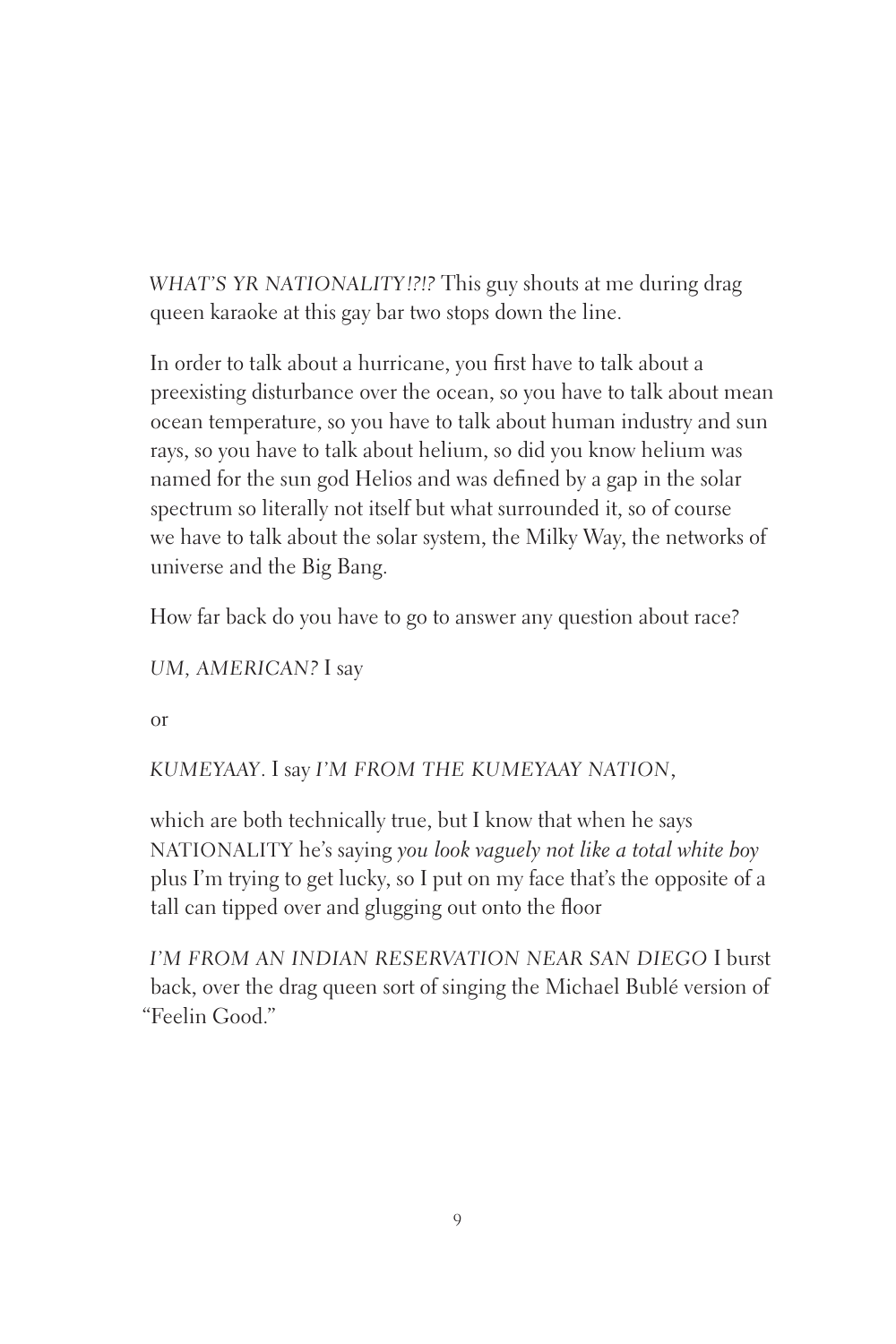When James hugs me hello he stoops (bc he is very tall) nuzzles his forehead into the hook of my neck takes a big, long *sniff* growls soft and low. James is a stone cold dummy. But when he does *that*? If this was an 80s hair band music video I wd totally groupie toss my frillies onto the stage of James.